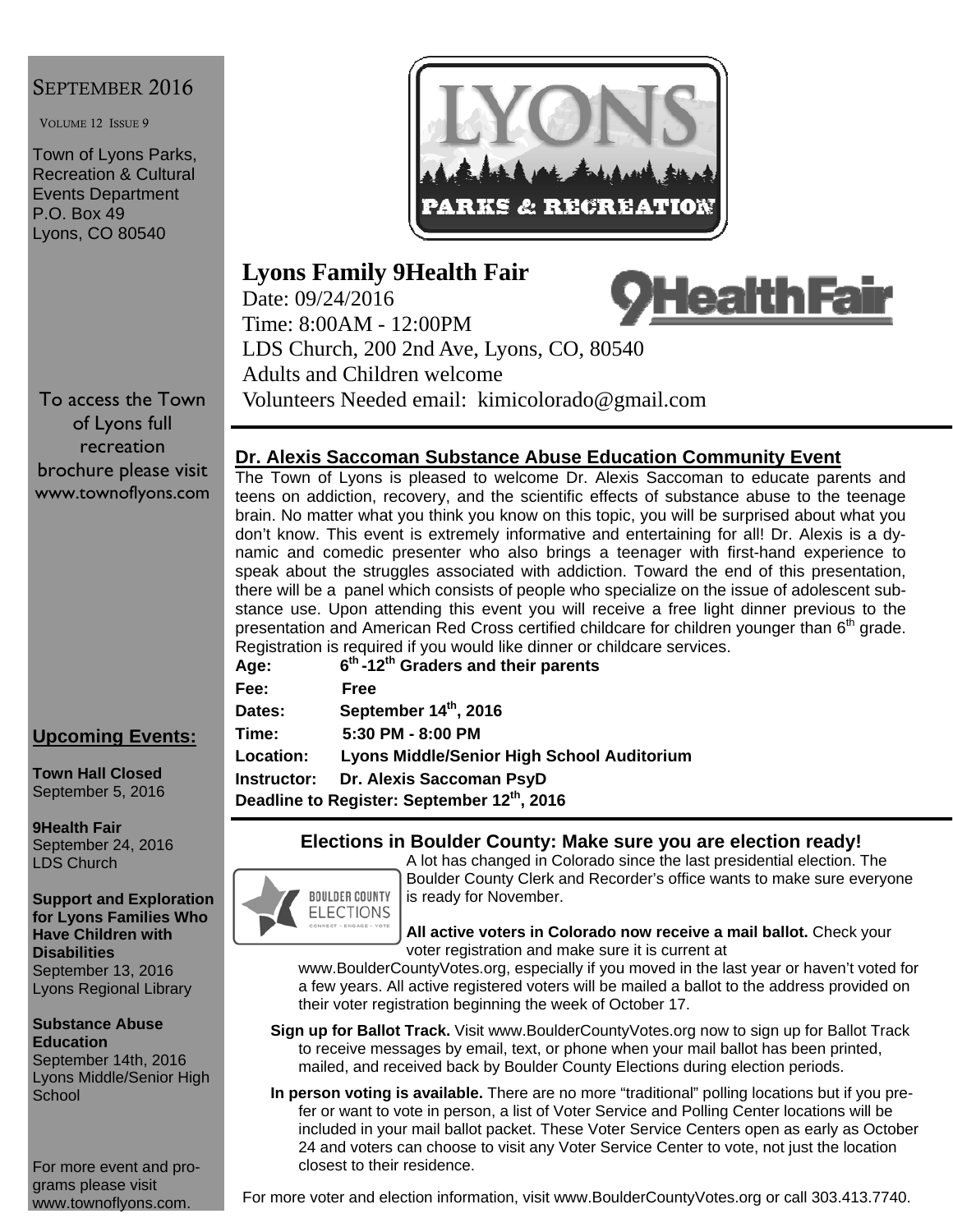## **Learn to play Pickleball for Kids and Adults**

Pickleball craze is sweeping the nation. A combination of badminton, ping pong and tennis is played with a whiffle ball on a short tennis court. It's fun, social and easy to learn, making it one of the nation's fastest growing sports. Come learn the basics of the sport from a local Lyons Pickleball player! Bring a tennis racquet and a water bottle.

| Age:                          | $10+$                                          |
|-------------------------------|------------------------------------------------|
| Fee:                          | <b>FREE</b>                                    |
| Days:                         | September 7 <sup>th</sup> and 14 <sup>th</sup> |
| Times:                        | 4:30-5:45 PM                                   |
| Location:                     | <b>Bohn Park Multi Use Sport Court</b>         |
| Instructor:                   | <b>Sam Keane</b>                               |
| Deadline to Register: Drop-in |                                                |

#### Renaissance Adventures Sword Skirmish

Capture the flag with foam swords! (Actually, it's so much more.) Skirmishers are divided into small teams to overcome a series of challenges that require teamwork, planning, fast thinking, and plenty of dueling using safe foam Swasher sword sports equipment. This is a high-energy, incredibly fun, FREE event for kids age 6-12, offered by Renaissance Adventures. Since 1995, Renaissance Adventures has led award-winning summer camps, birthday parties, after-school programs, and events for children and teens, with the mission to develop 21st century skills through live-action role-playing games. Learn more at www.RenaissanceAdventures.com.

| Age:          | 6-12 Year Olds                                 |
|---------------|------------------------------------------------|
| Fee:          | <b>FREE</b>                                    |
| <b>Dates:</b> | <b>Thursday, September 8th</b>                 |
| Time:         | 5:00 PM - 6:00 PM                              |
|               | Location: LaVern M. Johnson Park               |
|               | <b>Instructor: Renaissance Adventure Staff</b> |
| Size:         | <b>Minimum 5/ Maximum 25</b>                   |
|               | <b>Deadline to Register: September 5th</b>     |
|               |                                                |

## Baby and Toddler Play Group at the Park

Come out and enjoy the park and meet new friends! Meet at the toddler playground and "Quarry" Shelter to start our play there. If you join up a little later and no one is there, then look for friends at the fire pit near the ice skating rink, or in the larger playground on the north side of the park! If there are adverse weather conditions please contact the Lyons Parks & Recreation office at 303-823-8250.

| Age:                                  | <b>All Ages</b>                                |
|---------------------------------------|------------------------------------------------|
| Fee:                                  | <b>FREE</b>                                    |
| Dates:                                | <b>Mondays, Starting September 24th</b>        |
| Time:                                 | 8:00 AM-10:00 AM                               |
|                                       | Location: Lavern M. Johnson Park at the Quarry |
| Shelter (near the toddler playground) |                                                |

# **Support and Exploration for Lyons Families Who**

## **Have Children with Disabilities**

This is an opportunity for families with children of any age who have disabilities and challenges such as autism spectrum, ADHD, diabetes, Asperger syndrome and a wide array of other disabilities or challenges to meet up. Together we will learn and discuss what we each face as parents, share resources, discuss what we'd like to see included in the Lyons area for families with these challenges. You are not alone. Please join the discussion. Due to space limitations child care is not provided. Although the library is normally closed on Thursday night we are opening the library just for this special evening.

| Age:      | <b>Adults</b>                 |
|-----------|-------------------------------|
| Fee:      | <b>FREE</b>                   |
| Davs:     | September 13th                |
| Times:    | 6:30 PM                       |
| Location: | <b>Lyons Regional Library</b> |

#### **Basic Computer Skills Class**

Lyons Parks and Recreation in collaboration with the Lyons Regional Library is pleased To offer a basic computer skills class for Lyon's seniors' at the Lyons Regional Library. This class will go over e-mail, Facebook, and internet skills, and can help you get more connected with all of the most used Lyons Facebook pages. .

- **Age: 50+**
- **Fee: FREE**

Dates: Tuesdays, September 13th, October 18<sup>th</sup>, No**vember 29th Time: 1-2PM** 

**Location: Lyons Regional Library Instructor: Lori LeGault and Library Staff Group Size: Maximum 5** 

## **Fitness Class**

Participants will do a 30 minute brisk walk on back roads, then upon arrival back at Walt Self we will do 30 minutes of strength training using resistance bands. The session will end with 15 minutes of balance and flexibility. You are allowed to join in/or duck out during any portion of the class. Please dress appropriately for exercise with layers and bring a water bottle.

| Age:   | $50+$                                        |
|--------|----------------------------------------------|
| Fee:   | <b>FREE</b>                                  |
| Dates: | <b>Every Wednesday</b>                       |
| Time:  | 10:15 AM-11:30 AM                            |
|        | <b>Location: Walt Self Building Basement</b> |
|        | <b>Instructor: Lori LeGault</b>              |
| Size:  | <b>Minimum 5/ Maximum 15</b>                 |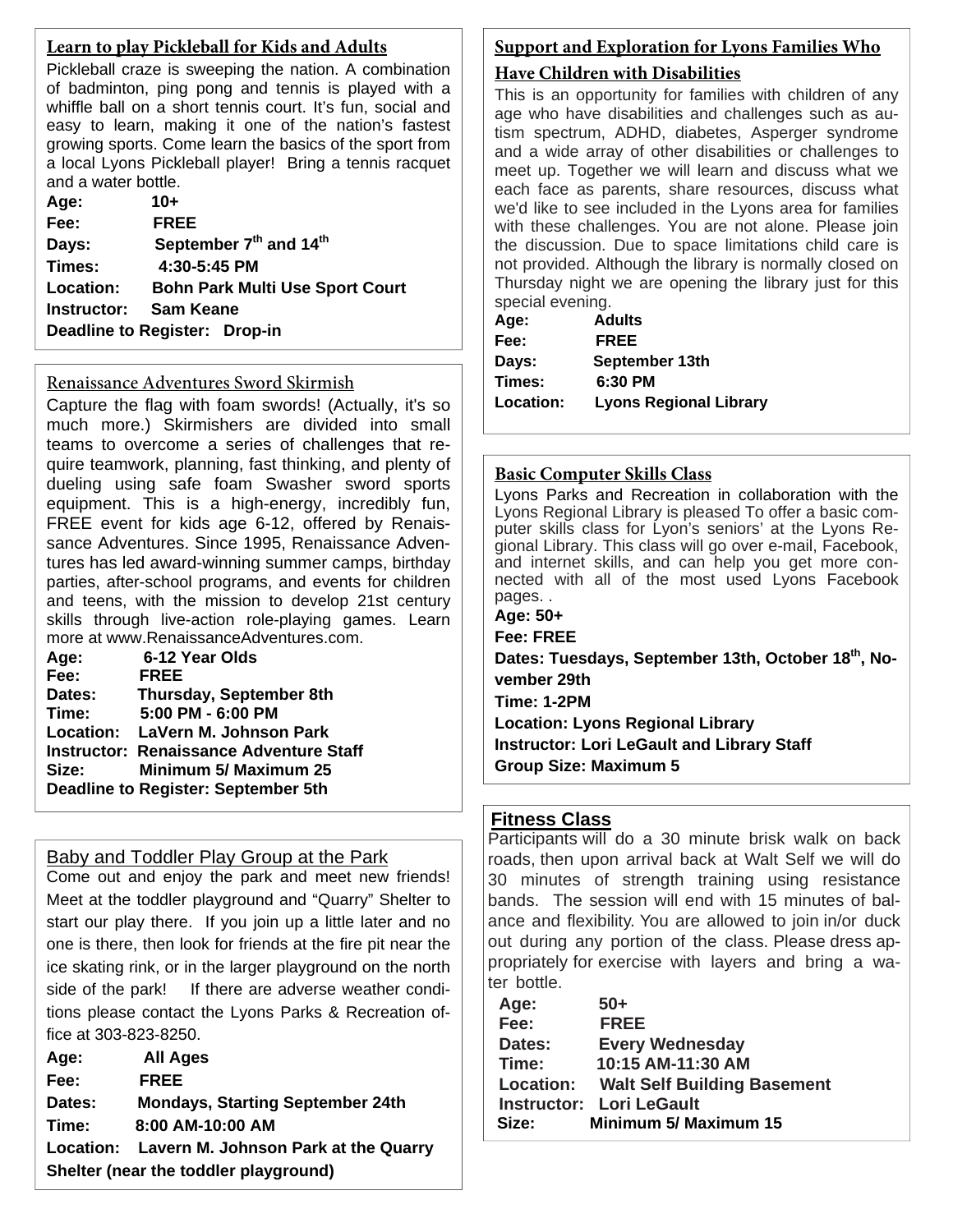# **Book Club**

Let's gather and enjoy reading some great literature! To be a part of the book club, you must RSVP. Next, you can go to the Lyons Regional Library to pick up your copy of the book. The book club will meet on Thursdays on the listed dates at Walt Self to discuss the book and decide on the next book to read. We have lots of fun, don't miss out! **Age: 50+** 

| лчч.   | <u>uw</u>                                               |
|--------|---------------------------------------------------------|
| Fee:   | <b>FREE</b>                                             |
| Dates: | September 15 <sup>th</sup> , October 20 <sup>th</sup> , |
|        | November 17th, December 15th                            |
| Time:  | 12:30 PM-2:00 PM                                        |
|        | <b>Location: Walt Self Building</b>                     |

## **Drop In Pickeball**

Do you love to play pickleball or want to learn how to play? If so, come on over to the Bohn Park Multi Use Sport Court and join the fun! Bring a racquet and some water.

**Age: 50+ Fee: FREE** 

**Days/Times: Mondays, Wednesdays and Fridays from 5:30 PM-7:30 PM Tues. & Thurs. from 8:00 AM-10:00 AM Location: Bohn Park Multi Use Sport Court Instructor: Sam Keane** 

## Fairy Garden Making

Come join us to make mini fairy gardens. Let's use our imaginations to make dreamy fairy gardens to brighten any room. Bring any miniature decorative items you would like to include in your garden and there will be many more items to choose from.

| Ages:                                | $7-18$                                          |  |
|--------------------------------------|-------------------------------------------------|--|
| Fee:                                 | \$25.00 Per Child for both days                 |  |
| Dates:                               | September 21 <sup>st</sup> and 28 <sup>th</sup> |  |
| Time:                                | 3:00 PM-4:30 PM (Lori LeGault will              |  |
| take sign-ups to pick up any kids    |                                                 |  |
|                                      | from Lyons Elementary School and                |  |
| walk them to the Walt Self Building. |                                                 |  |
|                                      | Pack a snack for your kids! (A waiver           |  |
| needs to be signed ahead of time)    |                                                 |  |
|                                      | <b>Location: Walt Self Building Basement</b>    |  |
|                                      | <b>Instructor: Julie Adair</b>                  |  |

**Size: Minimum 4/ Maximum 10** 

## **Deadline to Register: September 14th**

## **Active Adult 50+ Trips**

Come join us for a visit to the Estes Park Museum. We will be taken on a VIA transportation bus for an informative guided tour of the current exhibits and then enjoy ourselves for lunch at Poppy's Pizza and Grill in Estes Park.

| Age:                        | $50+$                                       |
|-----------------------------|---------------------------------------------|
| Fee:                        | \$5.00 (Lunch will be paid for)             |
| Day:                        | September 22nd                              |
| Times:                      | Leaving from Walt Self Building at 9:00 AM, |
| <b>Returning at 3:00 PM</b> |                                             |
| <b>Location:</b>            | <b>Estes Park Museum</b>                    |
| Maximum:                    | $\overline{12}$                             |
|                             | Deadline to Register: September 13th        |

#### Adult Open Corn Hole

The Town of Lyons Parks and Recreation is pleased to offer open corn hole "bags" games on Thursday evenings weekly in the new LaVern M. Johnson Park. We hope a good amount of folks can make it out every Thursday to allow for a fun competition.

| Age:   | $18 +$                                                |
|--------|-------------------------------------------------------|
| Fee:   | <b>FREE</b>                                           |
| Dates: | <b>Thursdays starting</b>                             |
|        | September 22 <sup>nd</sup> - October 27 <sup>th</sup> |
| Time:  | 6:00 PM-7:00 PM                                       |
|        | Location: LaVern M. Johnson Park                      |
|        | <b>Instructor: Designated Captain TBD</b>             |
| Size:  | Minimum 5/ Maximum 8                                  |
|        | <b>Deadline to Register: DROP IN</b>                  |

#### **Adult Open Volleyball**

The Town of Lyons Parks and Recreation is pleased to offer open volleyball in our new sand volleyball court at LaVern M. Johnson parks weekly. We hope a good amount of folks can make it every Thursday to allow for a fun competition.

| Age:          | $18 +$                                                                   |
|---------------|--------------------------------------------------------------------------|
| Fee:          | <b>FREE</b>                                                              |
| <b>Dates:</b> | Thursdays starting Sept. 22 <sup>nd</sup> - Oct. 27 <sup>th</sup>        |
| Time:         | 6:00 PM-7:00 PM                                                          |
| Court         | Location: LaVern M. Johnson Park Sand Volleyball                         |
| Size:         | <b>Instructor: Designated Captain TBD</b><br><b>Minimum 5/ Maximum 8</b> |

## **Monthly Birthday Celebration**

Join us on the 4th Friday of every month to celebrate the month's birthdays! There will be birthday cake, coffee, and some other fun means of celebrating.

| Age:                                            | $50+$          |  |
|-------------------------------------------------|----------------|--|
| Fee:                                            | <b>Free</b>    |  |
| Dates:                                          | September 23rd |  |
| Time:                                           | $1-3PM$        |  |
| <b>Location: Walt Self Building</b>             |                |  |
| <b>Instructor: Parks &amp; Recreation staff</b> |                |  |
|                                                 |                |  |

#### Geocaching and Orienteering

Are you ready for a real life adventure close to home? Then join us on a treasure hunt to find a geocache and learn orienteering skills along the way! Bring a backpack with clothing layers, hat, sunscreen, water, snacks and a small offering for the geocache as your child takes something already in the geocache. Be prepared to have a lot of fun!

| Age:               | Ages 5-17 - A parent must be present       |
|--------------------|--------------------------------------------|
| under 12 years old |                                            |
| Fee:               | \$20.00 Per Child                          |
| Dates:             | September 24th & October 22nd              |
| Time:              | 10:00 AM-12:30 PM                          |
| Location:          | Picture Rock Trail (Heil Valley), and Hall |
| <b>Ranch Trail</b> |                                            |
|                    | <b>Instructor: Dean and Ann Haakinson</b>  |
| Size:              | <b>Minimum 5/ Maximum 15</b>               |
|                    |                                            |